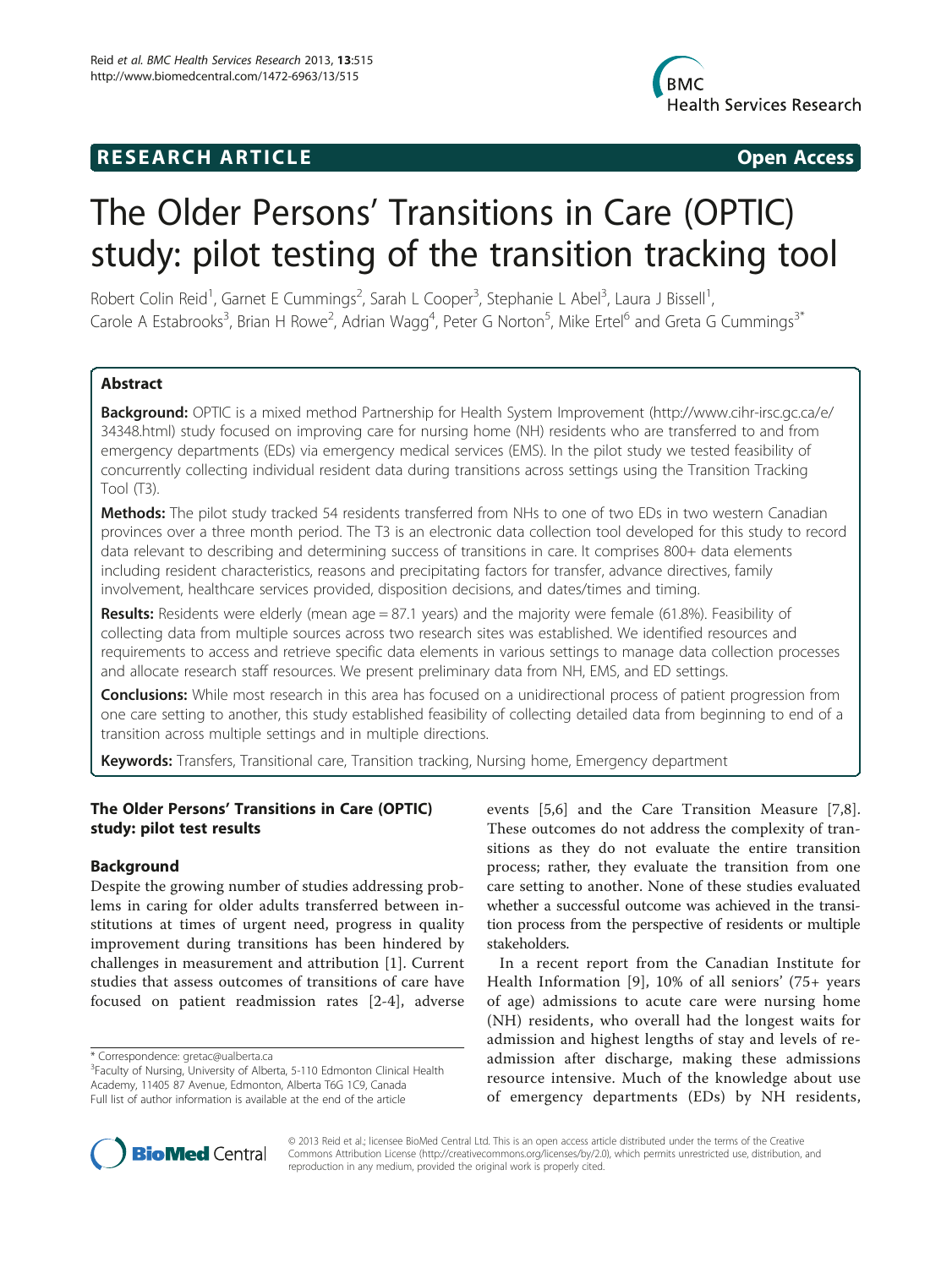however, arises from retrospective record reviews and a focus on effects of residents on the ED [[10](#page-9-0)]. North American studies have reported a yearly transition incidence ranging from 23-60% from NH to ED [[11](#page-9-0)-[13](#page-9-0)]. A Canadian study that reported a 60% transition rate found of those 60%, 30% were admitted to hospital [[12](#page-9-0)]. While the majority of NH residents sent to hospital for medical care return to their NHs, many experience multiple transfers among care settings and providers [[14](#page-9-0)]. For example, Callahan et al. [[15](#page-9-0)] found that 'compound' transitions occurred in 20% of transitions for dementia patients, each of which presented a new risk for communication errors, duplication of services, medical errors, and provision of care in conflict with the individual's or family's goals of care. Indeed, more generally transfers among the NH population are fraught with errors, inefficiency, suboptimal care and unmet care needs [\[16-19\]](#page-9-0). Therefore, studies are needed where a transition can be evaluated as a continuous process, corrected through system change, and includes perspectives of sending, interim and receiving providers, residents, and their families [\[17](#page-9-0),[20](#page-9-0)]. The development and use of well-designed tools to track processes, events and communications throughout a transition will provide data and advance understanding to make recommendations for change to improve outcomes and quality.

The OPTIC study is a three-year observational study funded by a Canadian Institutes of Health Research (CIHR) Partnerships for Health System Improvement (PHSI) grant (<http://www.cihr-irsc.gc.ca/e/34348.html>). This funding model requires participation and engagement by researchers and healthcare decision-makers from the genesis of ideas driving the project, to funding, and knowledge utilization to effect system change. This study examines the care that residents (aged 65 and older) receive when transferred from NHs via an emergency call to emergency medical services (EMS), to EDs and back. The objectives of the overall OPTIC study are to analyze all transfers between NHs and two EDs in two cities over a one-year period, to improve care, minimize complications, reduce stress on residents, families, staff and resources, improve management of resident transfers, and to develop a tool to measure transition success. In order to analyze transitions, the OPTIC team developed the Transition Tracking Tool (T3) [[21\]](#page-9-0), which facilitates detailed concurrent tracking of case-related data for transitions by individual NH residents beginning with the decision to transfer from the NH to the ED and ending with the resident's return to the NH or death. The purpose of the OPTIC pilot study was to test feasibility of concurrently collecting individual resident data during transitions across these three settings using the T3. We had four process objectives  $(41-4)$  and one outcome objective  $(45)$  to assess the feasibility of:

- 1. Recruiting facilities/service providers in each of three study settings;
- 2. Enrolling participants;
- 3. Accessing and extracting data elements in each setting from patient care records;
- 4. Determining necessary revisions to the T3 tool, and
- 5. Describing the sample of transitions

## Methods

The OPTIC study protocol has previously been reported [[21\]](#page-9-0). It includes the development of the T3 by OPTIC researchers and decision-makers, the OPTIC conceptual framework of the transition tracking process across three care settings (NH to ED via EMS and then return to NH via inter-facility transport services) and definitions of key terms in the T3. This transition process mapping from NH to ED was done to guide the study design, data collection, and analyses [[21](#page-9-0)].

Briefly, the overall OPTIC study has three phases occurring over 42 months (November 2009 to April 2013). In Phase 1, qualitative data were collected from three stakeholder groups (residents and families, frontline healthcare providers, and managers/administrators) from three settings in each province  $(n = 71$  participants) [[22\]](#page-9-0). Our intent was to develop indicators of successful transitions [[21\]](#page-9-0). In Phase 2, we undertook a one-year data collection phase using multiple tools including the T3 with a minimum target of 400 residents experiencing care transitions. This phase began with a three-month pilot of the T3 reported here. In Phase 3, we will complete analysis, interpretation, and knowledge translation of the study.

## Setting

The OPTIC pilot study was conducted in Kelowna, British Columbia (BC), and Edmonton, Alberta (AB). Kelowna's 2011 population was 117,312, which represents a percentage increase of 9.6% since 2006 which is higher than the national average (5.9%) for this time period [[23](#page-10-0)]. Kelowna's population is among the oldest in the country with 19.1% aged 65+, compared to the relatively young population of Edmonton (11.7%) and Canada as a whole at 14.8% in 2011 [[23](#page-10-0)]. Organization of healthcare services also differs between regions; 13 NHs served by a single ED in Kelowna, and 37 NHs served by seven EDs in Edmonton (see detailed description in [\[22\]](#page-9-0)). These contrasts allowed for assessment of feasibility of collecting pilot data using the T3 in different healthcare settings and populations.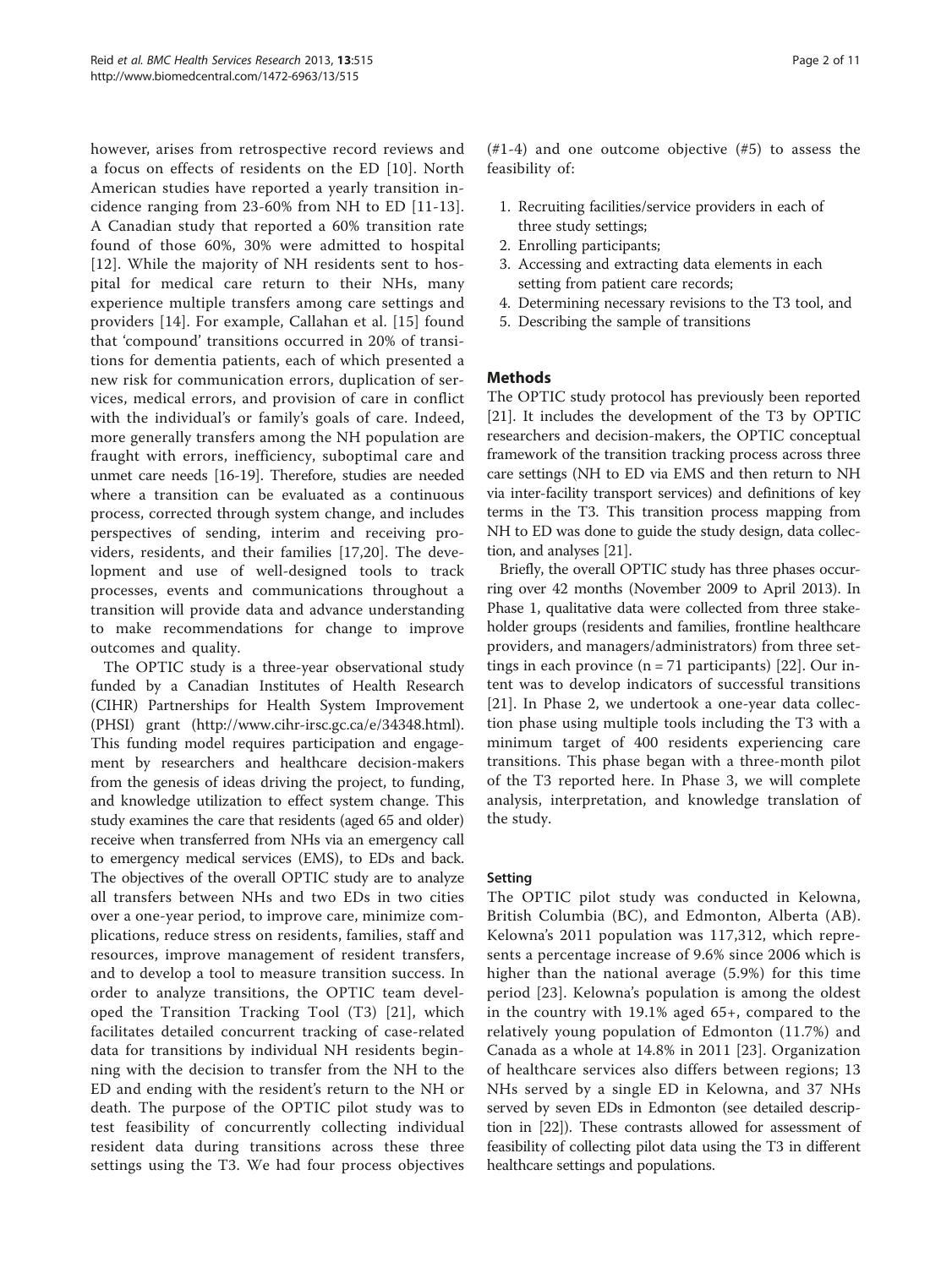## Sample

Purposive, convenience samples were drawn from NH facilities.

## Facility recruitment

In AB, all 37 NHs, one of the seven EDs, EMS and an inter-facility transfer service (IFTS) were approached to participate. Twenty five NHs agreed to participate in the OPTIC pilot, of which seven were voluntary, eight were public, and 10 were private. The AB ED, EMS and IFTS were publically owned and operated. In BC, all 13 NHs, ED, BC Ambulance Service (BCAS) and IFTS were approached to participate. Of the 12 participating NHs in BC, four were publically owned and operated, seven were private and one was voluntary. The BC IFTS was privately operated, while the ED and BCAS were publically owned and operated.

## Resident enrolment

All residents aged 65 and older transferred via EMS from participating NHs to a participating ED were eligible for inclusion. We targeted the first 25 complete cases in each province or all cases completed between April to June, 2011 (whichever came first) to assess the feasibility of data collection tools and procedures.

#### Ethics

A majority of Canadian NH residents (approximately 60% [[9\]](#page-9-0)) have some level of cognitive impairment, rendering many incapable of consenting to participate on their own behalf [[24](#page-10-0)]. Consistent with Tri-Council policy, a waiver of consent was obtained to enroll all NH residents experiencing emergency transfers [[21\]](#page-9-0). In BC, a full waiver of consent was obtained from the regional health authority for transferred residents in nine of the 12 participating NHs. For the remaining three NHs, while waiver of consent was granted to collect data at the hospital, operational approval required that residents (with a Cognitive Performance Scale score of 0–2) or their family members (if the resident had a Cognitive Performance Scale ≥3) [[25](#page-10-0)] provide written consent prior to research staff accessing their NH care record. In AB, all participating NHs granted full waiver of consent. Ethics approval was obtained from the University of Alberta Health Research Ethics Board (HREB B: Pro00010666; Pro00017240) for AB and Interior Health Research Office and Research Ethics (UBCO BREB: 2010–017) as well as the University of British Columbia Okanagan Behavioural Research Ethics Board (UBCO BREB: H10-00127) for BC.

## Measure

The T3 is an electronic data collection tool created to obtain case-related data about residents to track processes [[21](#page-9-0)], events and communications among healthcare providers [\[26\]](#page-10-0) during their transition. The T3 is comprised of the following elements [[21](#page-9-0)]:

NH: Demographic and medical, reasons for transfer, decision and timing of transfer, documentation that accompanied the resident during transition, and assistive technologies and devices (ATDs) (e.g., eye glasses, cane, hearing aids);

EMS: Canadian Triage and Acuity Scale (CTAS) scores [[27\]](#page-10-0) documentation received from NH, and prepared or received for ED, and timing information during transfer (notification and actual transfer times, arrival at ED);

ED: Timing information, from arrival at ED to assessment by nurse and doctor, consultation, diagnostic tests, chief complaint(s), reason(s) for admission, and overall length of ED stay (sub-divided into admission to inpatient bed and discharged from ED). We did not record all details during inpatient stays or for those transferred to a non-NH setting. However we did continue to track individuals once discharged from the inpatient unit. Disposition: Resident's location following transfer to ED (admission to inpatient care, return to original NH, transfer to another NH, or death); Discharge from ED/Inpatient IFTS/EMS: Quality of communication between ED/Inpatient and IFTS, documentation sent during transfer, times of notification and actual transfer; Return to NH: Medical follow-up information, ED/Inpatient data, documentation sent during transfer from ED/Inpatient via IFTS/EMS, update of resident's medical list and patient care recommendations, and clinical assessment.

#### Data collection procedure

For eligible residents, OPTIC staff collected transition information via on-site access to records (paper-based health records, electronic health records and patient care plans) at NHs and EDs using an electronic T3 version. This electronic version was programmed by Nooro Online Research [\(https://nooro.com](https://nooro.com)) for desktop and wireless device (iPAD or laptop) application. Data were entered directly into wireless devices in care settings and automatically uploaded to a secure database. This significantly reduced workload and data entry error as paper copies were not used, eliminating the need for data re-entry into an electronic database. The electronic application was tested extensively prior to field use. Data collection issues and procedure standardization were managed at regular team meetings among research staff and investigators from both provinces.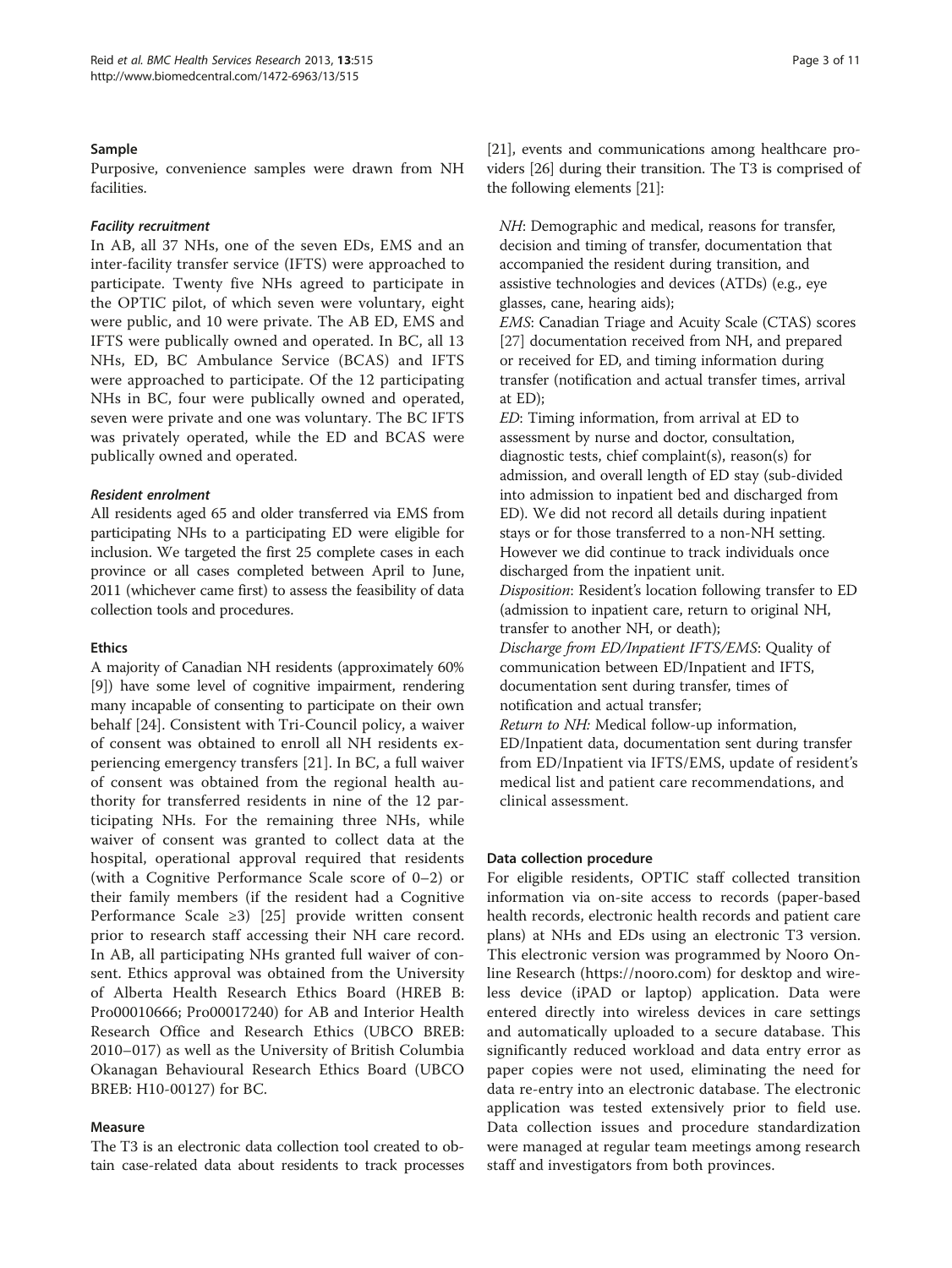#### Analysis

Data were analyzed using IBM SPSS Statistics 20 (SPSS Inc., Chicago, IL). Percentages are reported for categorical data; medians, means and standard deviations for continuous data. Data are reported for both provinces combined. While we plan to compare differences in resident characteristics, transitions and outcomes across both provinces, the pilot sample size was too small to make meaningful comparisons. Variation in the number of missing cases by item resulted in variation in denominators. The relevant denominator is therefore reported for each data point. Missing data patterns were analysed by preparing a missing data report (% missing) for firstorder questions (no skip patterns or secondary data) to identify data elements that required further work and cases to be excluded if more than 50% of data was not retrieved across all settings.

## Results

#### Resident sample description

Of 114 cases identified during the 3 month pilot period  $(AB = 85, BC = 29), 54$  transitions  $(AB, N = 28; BC, N = 26)$ had data from each setting (NH, EMS, ED) and were included in the pilot study. In Alberta, 57 cases were identified in the ED but either did not meet the inclusion criteria (from assisted living facilities; facilities for which we had not yet received operational approval); or, we could not retrieve data from each setting in the transition. Resident transitions included were from 10 AB NHs (range 1-6 cases per NH) and 8 BC NHs (1–8).

A majority of the 54 residents were female (61.8%) and mean age was  $87.1$  years  $(SD = 6.9)$  ranging from 71 to 100 years. Residents frequently had multiple health challenges ranging from 0 to 7 per resident, with 47.2% having four or more. The most commonly recorded impairments were vision (59.6%), cognition (55.8%), activities of daily living (50.0%) and mobility (48.1%). Nearly two-thirds of residents had legal/proxy substitute family decision-makers (64.8%). Almost all transferred residents (>95%) had next of kin identified in the resident's NH chart. Demographic data were complete and accessible.

## Process objective 1: recruiting facilities/service providers in each of three study settings

A total of 25 NHs in AB (73%) and 12 NHs in BC (92%) agreed to participate in the pilot study. Several AB NHs were still in the process of providing operational approval when the pilot study began. Both AB and BC EDs agreed to participate and provide data collection assistance. EMS in AB and IFTS in both provinces agreed to participate, while BCAS declined.

## Process objective 2: enrolling participants

Strategies to enroll residents differed by province. In BC, research staff provided NH managers/delegates with a notification script and designated phone number to call to leave a message on a password protected voicemail when a resident (aged 65 or older) was sent via ambulance for an emergency transfer to the ED. In AB, the initial notification process involved EMS notifying research staff about a transfer from participating NHs to ED. EMS was chosen for two reasons - they were going to the NH and knew which ED the resident went to. In both provinces most data elements were collected from resident health records. The main sources of data were NH charts, EMS patient care record (PCR), ED chart and inpatient records as applicable. Some data were accessed electronically, for example, the Emergency Department Information System (EDIS) in AB.

## Process objective 3: accessing and extracting data elements in each setting from patient care records Missing data

Each study site and data element had varying degrees of missing data. The most frequently missing data elements were documentation of Assistive Technologies and Devices (ATD - e.g., eye glasses, canes, dentures) accompanying the resident from one setting to the next. Whether these were sent with residents was rarely recorded in any OPTIC study site. Information related to the decision to transfer including trigger events and involvement in conversations to transfer was more complete (e.g., 7.4% missing for trigger events). Information on times between events during transitions was not complete (e.g., 24.1% missing for time of arrival at ED to being seen by a nurse). ED data were generally most complete of all study sites (e.g., no missing cases for consultations, diagnostics tests; 14.8% missing for final diagnosis). Documentation data were least accessible in originating NHs (NH1) (26.0% missing) and on return to NH post-transition (NH2) (33.3% missing). EMS data from NH1 to ED (EMS1) (13.0% missing) were most often accessible as were ED data (5.6% missing). Data were missing most often for the resident's return trip from ED to NH2 via IFTS (46.3%). This is likely due to a problem with data elements missed in programming the T3 electronic data collection form. Feasibility of data collection was thus variable and subject to alterations in data collection protocol.

## Time to complete the T3

Assuming ideal circumstances, where data were immediately available to research staff, T3 completion time would have been 2–3 hours. However, actual completion time of an individual transition from start to finish routinely took much longer and varied widely between cases. There were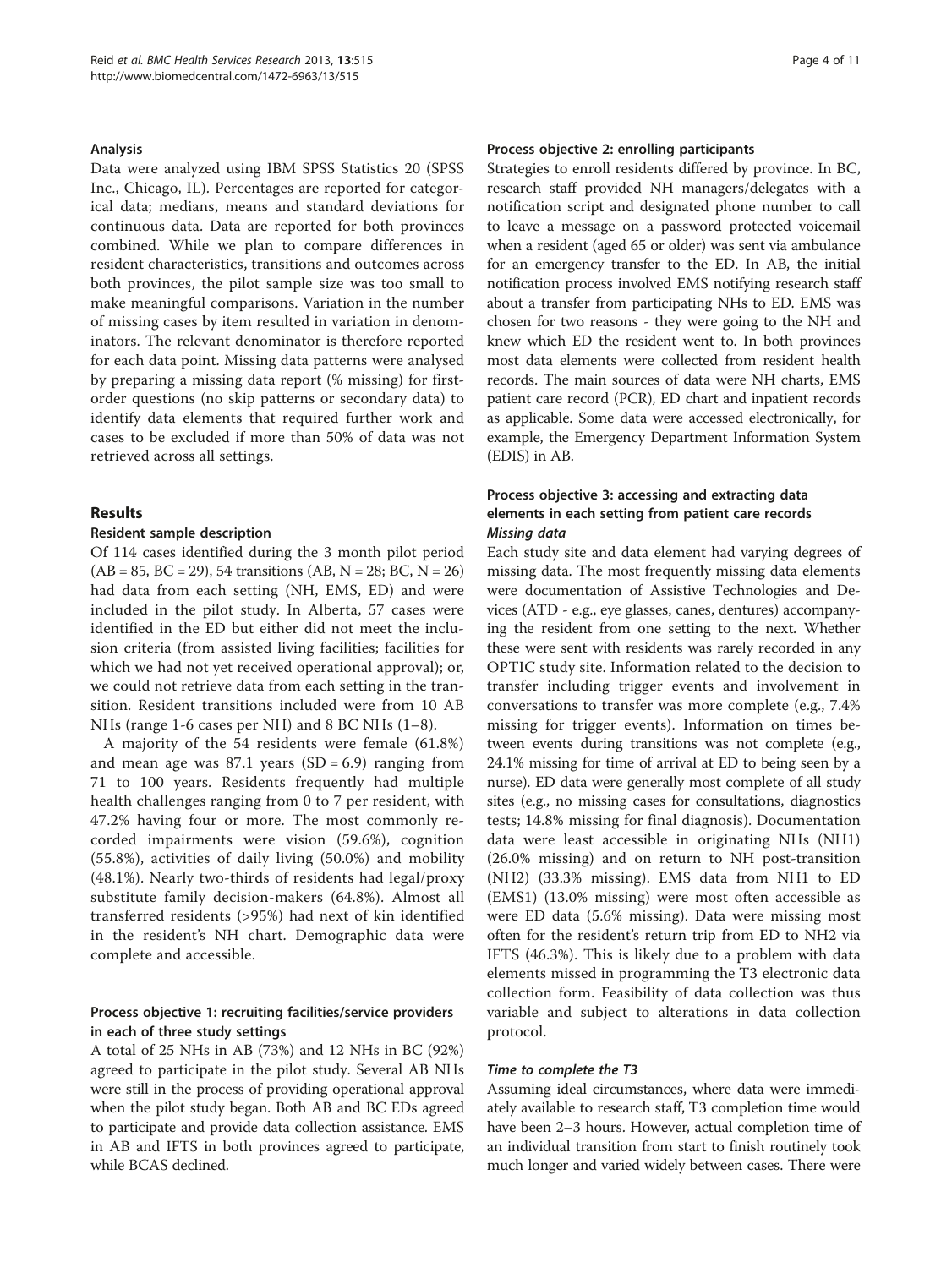several reasons for this. First, complexity of resident transitions led to significant differences in time for completion depending on the resident's medical needs. For example, it took longer to track transfers when a resident was admitted to an inpatient unit rather than discharged back to NH. Second, OPTIC staff tracked multiple transfers at once, complicated in AB because not all NH operational approvals had yet been secured. This resulted in retaining cases enrolled with ED operational approval until NH operational approval to collect data was received. Third, a number of factors made it difficult to access residents' charts, e.g. if research staff were interrupted or had difficulty accessing hospital medical records or NHs charts, resulting in multiple trips to hospitals or NHs to collect all data. Fourth, logistics were an important consideration in AB due to the large number of NHs providing operational approval and their geographic spread across the city. It was important to coordinate data collection for transfers from one NH or NHs located in the same vicinity to optimize efficiency. Thus, data collection for some transfers was delayed until it was possible to attend the NH.

## Process objective 4: determining necessary revisions to the T3

The pilot study allowed the OPTIC team to identify and rectify "glitches" in the T3 such as missing "other", "not applicable" and/or "not recorded" options, and incorrect skip pattern questions. Regarding specificity of time elements, we provided the opportunity for data collectors to indicate whether an event occurred during the day (0700– 1500), evening (1500–2300), or night (2300–0700) shift when exact times were not recorded. Additional field note sections were added to allow research staff to provide contextual notes where appropriate, and a data dictionary was developed to define each term. No data elements were added or deleted. Due to the comprehensive nature of data collection and frequent travel to ED and NH sites, additional research assistants were contracted in each province. Two additional iPads were acquired and configured to allow a secure online server to store both complete and incomplete files. All transition tracking data were stored on secure servers with security configured such that each case could be accessed by one OPTIC staff member at a time. For example, one data collector could download a case while in the ED to enter data on the resident's admission. Once that case was uploaded to the server, another data collector in the NH could download the updated case on the resident's return and add additional information.

The initial process of EMS identifying residents being transferred to the ED in Alberta and then notifying research staff did not work. The process was revised to have research staff access the Emergency Department Information System (EDIS) to identify new eligible transfers. In

BC while the initial identification process worked, significant staff support was required to remind NH staff about the study, and simultaneously inquire about transfers that had occurred.

Due to the large number of participating facilities and staff at each site, research staff attempted to locate and establish a working relationship with a contact person(s) at each site. When these relationships were developed, data collection was more efficient and complete as contact persons provided OPTIC research staff with access to charts and other required information. Each study site used a different charting system; even NH health records varied by facility. During the pilot, data collectors learned where to look in residents' charts for specific data elements in the T3.

## Outcomes objective 5: describing the sample of transitions

The resident at the NH (NH1): the beginning of a transition A trigger event – either a change in resident's condition and/or an acute event – caused one or more individuals to be consulted about possible transfer, with one individual making the final decision to initiate transfer (see Table [1](#page-5-0)). Falls causing injury were the most common trigger event (30.9% of all trigger events), followed by a change in physical condition (14.7%), and nausea/vomiting/diarrhea (11.8%). Between one and three trigger events were recorded for each resident. Trigger event data were available and accessible for 50 of the 54 residents.

NH staff most frequently involved in discussions concerning decision to transfer were Registered Nurses (RN; 38.1%), the physician of record (23.8%), Licensed Practical Nurses (LPN; 19.0%) family/friend caregiver (11.9%), and residents (2.4%). The resident's physician most often made the final decision to transfer (33.3%), followed by RNs (25.0%), family/friend caregiver (18.8%), LPNs (14.6%), and residents themselves (4.2%).

## Emergency medical services: from NH to ED (EMS1)

Transitions occurred each day of the week, with almost half on Mondays (24.5%) and Fridays (20.4%). Transfers took place most often on day shift (0700–1500, 53.1%), evening shift (between 1500–2300, 38.8%) and night shift (2300–0700, 10.2%). Figure [1](#page-6-0) shows the distribution of ED transfers by day of week and by shift.

## Emergency department

Select timing variables following arrival at ED are presented in Table [2](#page-6-0). Median time between arrival and being seen by a nurse was 70 minutes ( $N = 41$ ), and to be examined by an ED physician was 73 minutes from arrival at ED  $(N = 28)$ . Median time for the decision on disposition (arrival at ED to decision to admit to hospital or discharge to original NH  $(N = 28)$ ) was 394 minutes. Median length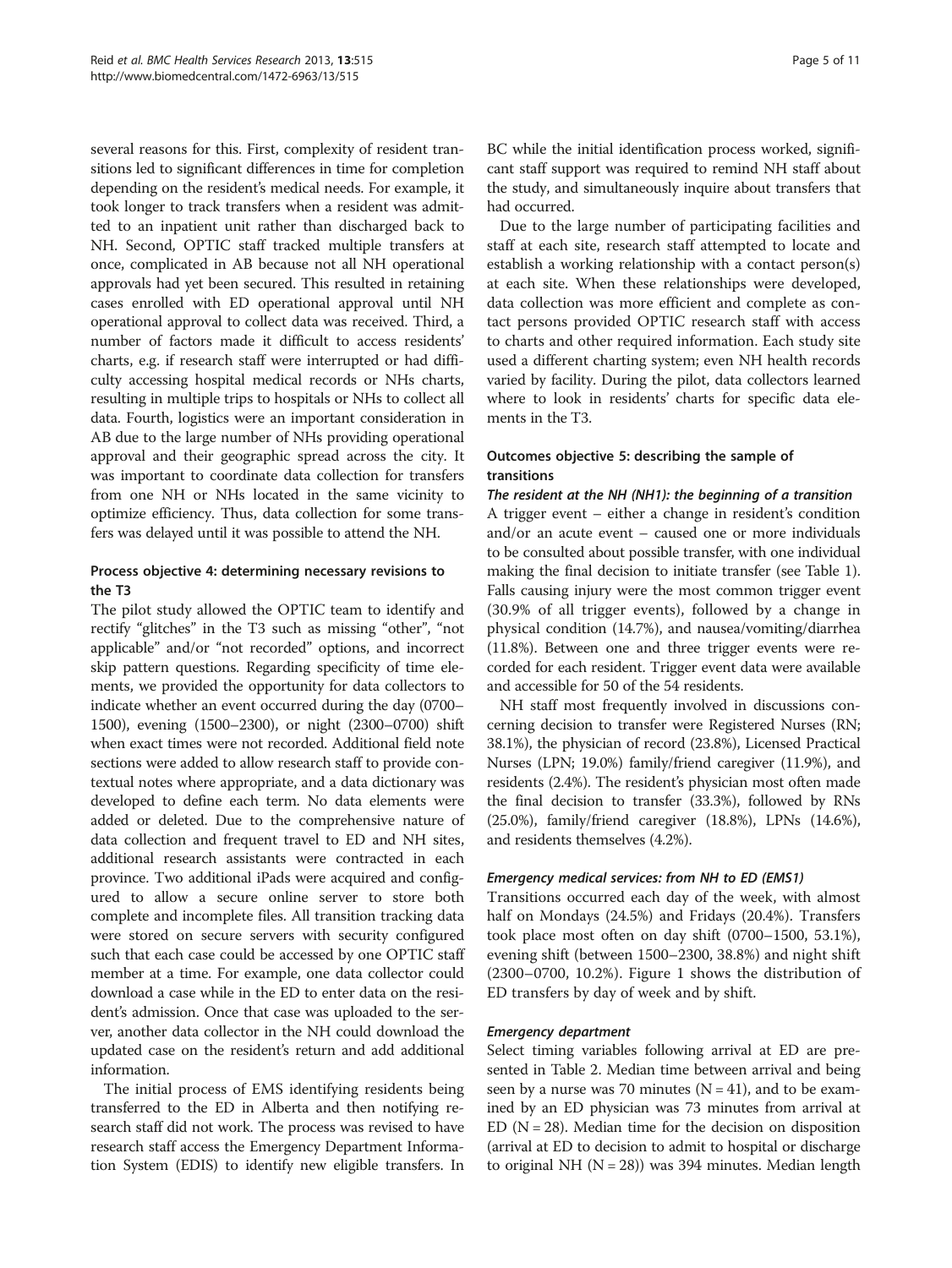<span id="page-5-0"></span>

|  |  |  |  |  |  | Table 1 Events and decisions leading to transitions |
|--|--|--|--|--|--|-----------------------------------------------------|
|--|--|--|--|--|--|-----------------------------------------------------|

| Trigger event(s)                                                 | N(%)      |  |  |
|------------------------------------------------------------------|-----------|--|--|
| Falls                                                            | 21 (30.9) |  |  |
| Fractures and other fall related injuries                        | 4(5.9)    |  |  |
| Hip/pelvis/leg pain                                              | 1(1.5)    |  |  |
| Change in physical condition                                     | 10 (14.7) |  |  |
| Nausea/vomiting/diarrhea                                         | 8(11.8)   |  |  |
| Change in mental status                                          | 5(7.4)    |  |  |
| Shortness of breath                                              | 3(4.4)    |  |  |
| Family/friend caregiver request                                  | 3(4.4)    |  |  |
| Chest Pain                                                       | 3(4.4)    |  |  |
| Urinary symptoms                                                 | 3(4.4)    |  |  |
| Change in behaviour                                              | 2(2.9)    |  |  |
| Respiratory symptoms                                             | 2(2.9)    |  |  |
| Other                                                            | 4(5.9)    |  |  |
| # of trigger events                                              | 68        |  |  |
| Valid cases/missing                                              | 50/4      |  |  |
| Who was involved in decision to transfer? (Check all that apply) |           |  |  |

| Registered Nurse                         | 32 (38.1) |
|------------------------------------------|-----------|
| Physician of record                      | 20 (23.8) |
| <b>IPN</b>                               | 16 (19.0) |
| Family/friend caregiver                  | 10(11.9)  |
| Resident                                 | 2(2.4)    |
| Nurse practitioner                       | 2(2.4)    |
| Physiotherapist                          | 1(1.2)    |
| Healthcare Aide (HCA)                    | 1(1.2)    |
| # involved                               | 84        |
| Valid cases/missing                      | 50/4      |
| Who made the final decision to transfer? |           |
| Physician of record for resident         | 16(33.3)  |
| Registered Nurse                         | 12 (25.0) |
| Family/Friend                            | 9(18.8)   |
| Licenced Practical Nurse                 | 7(14.6)   |
| Resident                                 | 2(4.2)    |
| Nurse practitioner                       | 2(4.2)    |
| Valid cases/missing                      | 48/6      |

of stay in the ED for residents not admitted as inpatients was 468 minutes ( $N = 18$ ), compared to 529 minutes for residents admitted to inpatient units  $(N = 17)$ . For the latter, median time between arrival at ED and return to NH was 5 days, 6.5 hours ( $N = 15$ ).

Prior to ED admission, all residents were assessed using CTAS to determine urgency for treatment. The scale score ranges from 1 to 5 (5 = lowest priority for immediate treatment,  $1 =$  life-saving resuscitation is needed). In BC, CTAS scores were assigned by RNs; in AB, CTAS scores were assigned by EMS personnel or RNs (84.0%, 16%,

respectively). Most residents (74.0%) were scored 3, which indicated a non-life threatening condition requiring immediate action.

Upon admission to ED, consultations, diagnostic tests and medical procedures (Table [3](#page-7-0)) were completed. Fewer than half of residents  $(40.7\% , n = 22)$  received specialty consultative services and 10 (18.5%) received consultations from two or three services. Internal Medicine was the most common (25.9%), followed by orthopaedics (14.8%), gastroenterology and gerontology (11.1% each). All residents had one or more diagnostic tests performed (mean = 2.4 tests). The three most common diagnostic tests conducted were lab work (27.1% of the total tests performed), X-rays (25.6%), and urinalysis (20.9%). Almost half of transferred residents underwent medical procedures (46.3%).

Final ED diagnosis was recorded for 85.2% residents. Fractures were most common (26.1%), followed by falls related injuries (17.4%) and respiratory conditions (10.9%). Delirium was infrequently recorded during transitions. In three cases, the chief complaint on arrival to ED was recorded as follows: bizarre behaviour  $(n = 1)$  with a final diagnosis of query delirium, and confusion  $(n = 2)$  with final diagnoses of dementia and iron toxicity respectively. We collected data on disposition decision and actual disposition of resident. Fewer than half (43.4%) of residents were admitted as inpatients, while 54.7% were discharged back to their originating NH. One person was sent to a different NH. Three residents (5.7%) died while in inpatient care.

## Transport back to NH

Data were available for 44 residents. IFTS was the most common mode of transport back to a NH (86.4%), with the remainder by EMS, EMS Patient Transfer or family/ friend caregiver.

#### Tracking of Assistive Technologies and Devices (ATD)

One component of the T3 was designed to capture whether or not nine specific ATD were recorded as accompanying the resident through each transition stage, including: glasses, dentures, hearing aids, medications, healthcare card, cane/walker clothing, slippers, and an "other" category to capture items not on this list. Overall, ATDs were rarely recorded throughout the transition process.

## Tracking accompanying documentation

Appropriate transfer of critical documentation was tracked across transition settings; however, the number of cases where data were available differed by study site. Frequencies of resident documentation being sent across two or more stages of a transition are presented in Table [4,](#page-8-0) which in turn can be used to identify sources of information gaps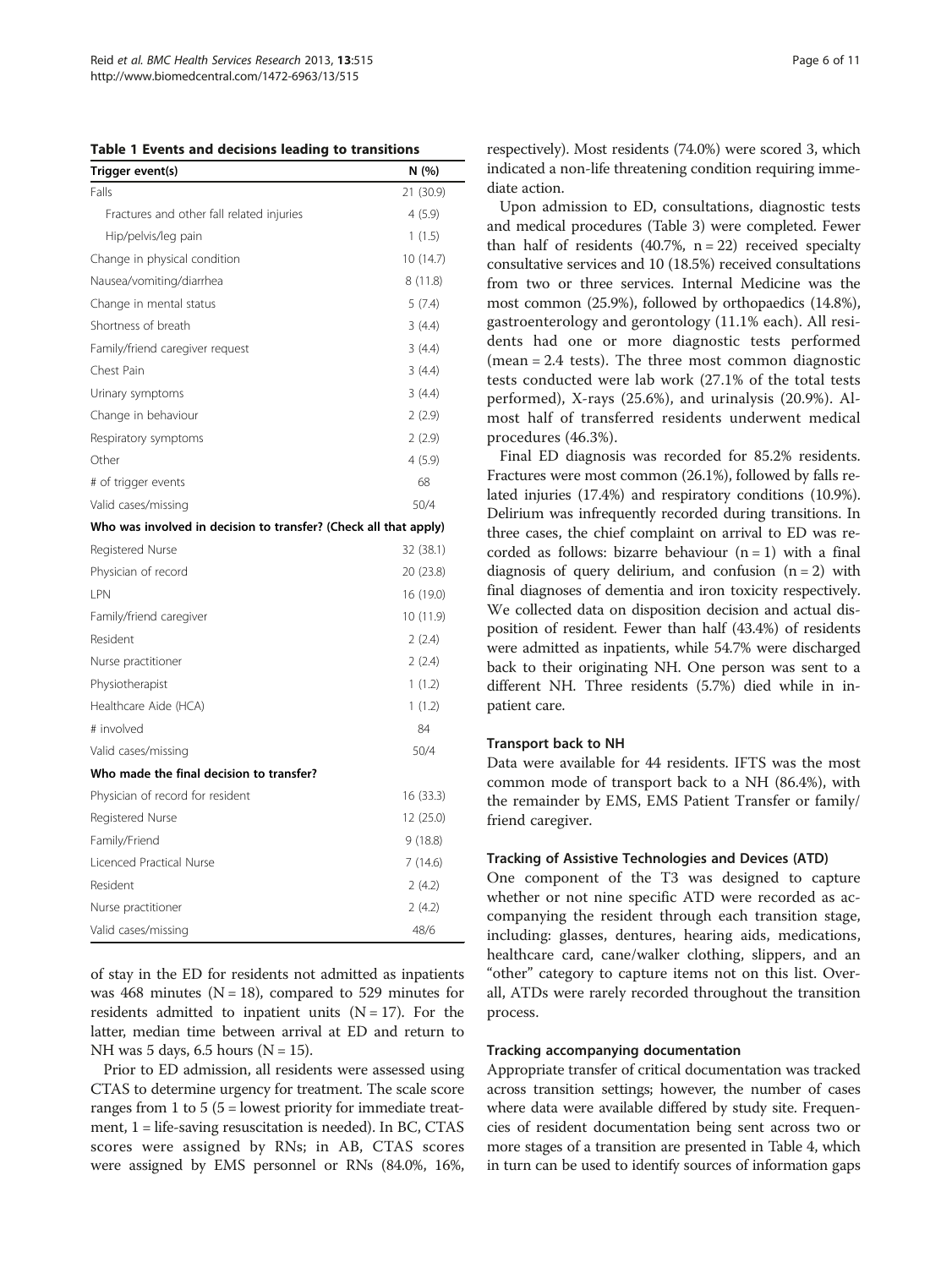<span id="page-6-0"></span>

across care settings. Medication lists were recorded as sent most often in the transfer to ED rather than on return to NH. Records of allergies, do not resuscitate (DNR) orders, patient care plans and advance directives were passed from the originating NH through all settings back to the NH.

The ED summary, inpatient summary, transfer record, lab results/orders, patient follow-up and others were not commonly recorded or found in the resident's NH chart upon return. All documentation types were missing most often for the return trip via IFTS/EMS to the NH (NH2).

## **Discussion**

Coleman defined 'transitional care' as "a set of actions designed to ensure the coordination and continuity of healthcare as patients transfer between different locations or levels of care in the same location" [\[28\]](#page-10-0). While most research in this area has focused on the progression of patients from one care setting to another as a unidirectional process, the reality is that transitions occur across multiple settings and in multiple directions [\[5,10,](#page-9-0)[29](#page-10-0)]. Despite the challenges identified during the course of this pilot study, concurrent case tracking during transitions was feasible.

Few NH to ED transition studies have been conducted in Canada (e.g. see [\[11,16](#page-9-0)[,30](#page-10-0)]) and much of the literature is limited to one part of the system – the ED. Few focus on pre- and post-hospital transfer services. Each care setting tends to behave in a "silo" manner, resulting in difficulty with relationship formation and limits to access to vital patient information which can compromise cross-site care coordination [\[31\]](#page-10-0). This pilot study is unique in that it followed residents throughout their transition experiences across all care settings and captured in-depth data about the transition process not elsewhere available. An advantage of this approach is the opportunity to identify gaps in care as the resident moves through the different organizations that comprise the system. Previous research has indicated that a significant information gap often exists between NHs and the ED [[32](#page-10-0)-[34](#page-10-0)]. The T3 was designed to record the flow of all relevant documentation during the course of a transfer, allowing for the identification of the setting within which these gaps occurred. With one exception (discussed below) the T3 was successful in tracking the flow of documentation through each setting.

Consistent with the literature, the T3 pilot study found that the most common information gap in documentation sent between facilities were: assistive technologies and

Table 2 Time for resident to be seen from arrival time at the ED (hours: minutes)

| Time from arrival at the ED to                                                                | N  | <b>MDN</b> | Mean (SD)       |
|-----------------------------------------------------------------------------------------------|----|------------|-----------------|
| Being seen by a nurse                                                                         | 41 | 1:10       | 3:54 (10:53)    |
| Being seen by a physician (history and examination details recorded)                          | 28 | 1:13       | 1:40 (1:08)     |
| Decision to admit or return to NH                                                             | 28 | 6:34       | 11:00 (20:31)   |
| Actual admission to the inpatient unit                                                        | 17 | 8:49       | 14:08 (10:36)   |
| Actual transfer back to NH (admitted to inpatient unit) (total time spent in ED and hospital) | 15 | 126:29     | 196:01 (170:25) |
| Actual transfer back to NH (not admitted) (total time spent in ED)                            | 18 | 7:38       | 10:54 (10:53)   |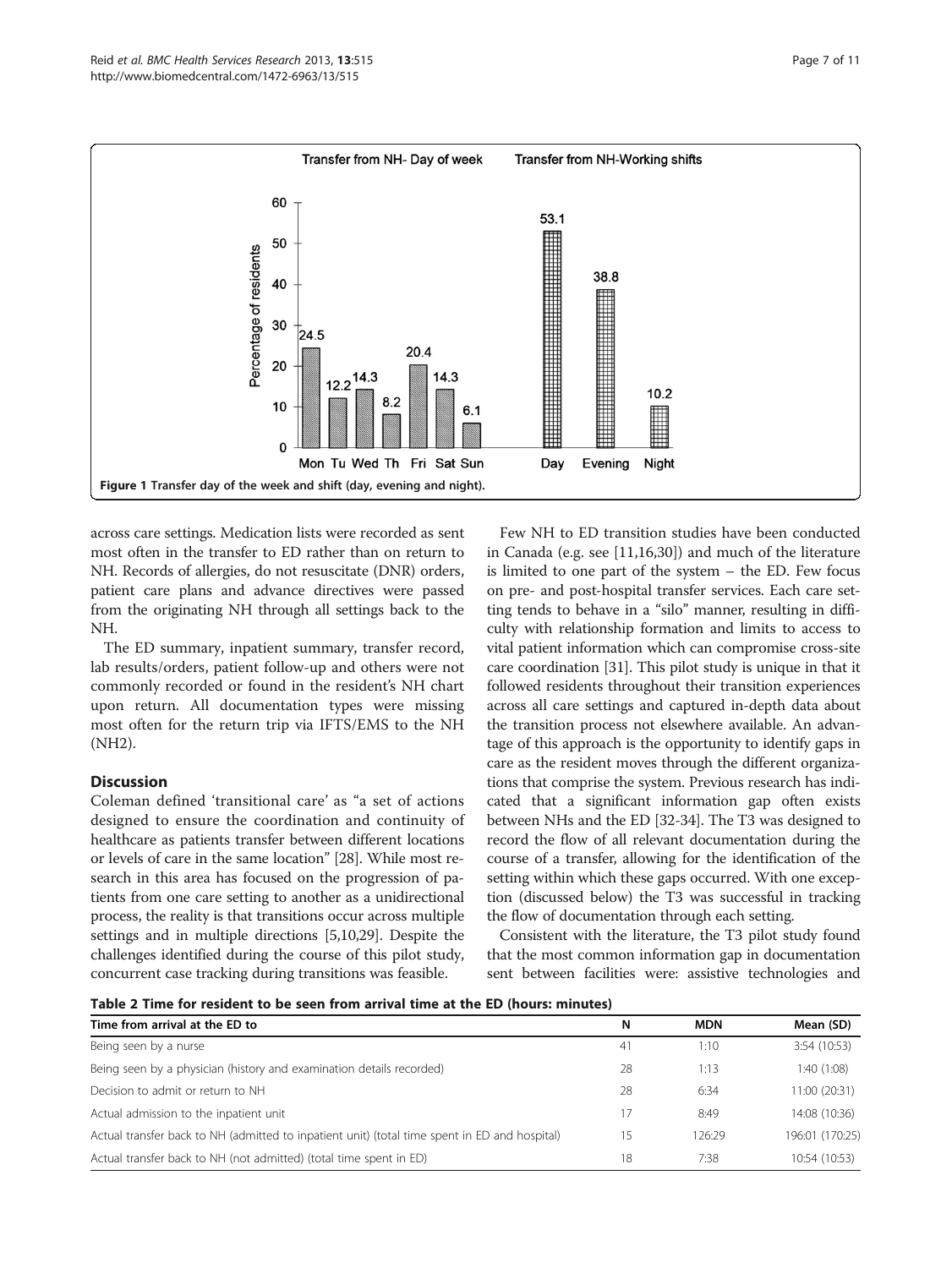<span id="page-7-0"></span>Table 3 Assessments, care and services while in the  $FD (n = 54)$ 

| <b>CTAS</b> score                                                      | N (%)      |
|------------------------------------------------------------------------|------------|
| I                                                                      | 0(0.0)     |
| Ш                                                                      | 7(14.0)    |
| Ш                                                                      | 37 (74%)   |
| $\mathsf{IV}$                                                          | 5(10.0)    |
| V                                                                      | 1(2.0)     |
| Valid cases/missing                                                    | 50/4       |
| Service(s) provided                                                    |            |
| Consultation(s)                                                        | 22 (40.7)  |
| Diagnostic test(s)                                                     | 54 (100.0) |
| Medical procedure(s)                                                   | 25 (46.3)  |
| Valid cases (for each service)                                         | 54         |
| Consultation(s)                                                        |            |
| Internal medicine                                                      | 7 (25.9)   |
| Orthopaedics                                                           | 4 (14.4)   |
| Gastroenterology                                                       | 3(11.1)    |
| Gerontology                                                            | 3(11.1)    |
| Other                                                                  | 10 (37.0)  |
| Total consultations                                                    | 27         |
| Valid cases (for each consultation type) /Missing<br>(no consultation) | 22/32      |
| Diagnostic test(s)                                                     |            |
| Lab work                                                               | 35 (27.8)  |
| X-rays                                                                 | 33 (26.2)  |
| Urine                                                                  | 27 (21.4)  |
| Electrocardiogram                                                      | 13 (10.3)  |
| CT scan                                                                | 9(7.1)     |
| Ultrasound                                                             | 3(2.4)     |
| Radiometer                                                             | 2(1.6)     |
| Other                                                                  | 7(5.6)     |
| Total consultations /Valid cases (for each test type)                  | 126/54     |
| <b>ED Final Diagnosis</b>                                              |            |
| Fractures (hip/pelvis, limb)                                           | 12 (26.1)  |
| Falls related injuries                                                 | 8 (17.4)   |
| Respiratory (respiratory failure, pneumonia, COPD)                     | 5(10.9)    |
| Urinary-related illness                                                | 4(8.7)     |
| Altered mental status (dementia, confusion)                            | 4(8.7)     |
| Gastro-intestinal (GI bleed, bowel obstruction)                        | 3(6.5)     |
| CVA (stroke)                                                           | 3(6.5)     |
| Cardiac (cardiac arrest, chest pain, CHF)                              | 2(4.3)     |
| Abnormal blood work                                                    | 2(4.3)     |
| Other                                                                  | 3(6.5)     |
| Valid cases/missing                                                    | 46/8       |

devices [\[32](#page-10-0)], laboratory test results [[34\]](#page-10-0) and cognitive function documentation [\[32-34](#page-10-0)]. These three studies [[32](#page-10-0)-[34\]](#page-10-0) identified information gaps at single settings in the transition, whereas the T3 is able to identify information gaps that occur at each setting across the entire transition. The pilot study clearly illustrates the inconsistency of the content sent across settings and has the potential to help identify essential elements required across the entire transition as well as information deemed essential for each setting. To date, no known studies have identified essential information across the entire transition [[32,34](#page-10-0)].

In both provinces, however, effective tracking of residents across settings necessitated site-specific strategies and strong relationships between research staff and facilities staff. The Partnerships in Health System Improvement model of conducting research ([http://www.cihr-irsc.](http://www.cihr-irsc.gc.ca/e/34348.html) [gc.ca/e/34348.html](http://www.cihr-irsc.gc.ca/e/34348.html)) requires close cooperation between researchers and decision-makers from the genesis of the idea through to meaningful knowledge translation of the results. Relationship building and maintenance are critical to successful data collection from planning to implementation [[35](#page-10-0)]. Consistent with recommendations from the research literature (e.g. see [[36](#page-10-0)]), regular face-to-face consultation sessions, meetings and other forms of communication formed the basis of these relationships. It is difficult to imagine the successful trialing of the T3 without such in-depth involvement and combined sense of purpose by both researchers and decision-makers.

The T3 tracked assistive technology and devices; however, tracking of ATDs was difficult due to inconsistent documentation in the residents' care records at all points of the transfer. In a study by Hammel et al. stakeholders including patients and providers identified ATD use as decreasing demands on others for time, assistance, energy, mitigating safety risk and conducting activities of daily living and that this benefit far exceeded just functional independence [[37\]](#page-10-0). Poor tracking and provision of ATDs during transitions has been a source of ED patient dissatisfaction and has accounted for up to a third of patient complaints [[38\]](#page-10-0). In extreme cases, the loss of dentures (one ATD) in a NH has led to a documented adverse drug event [\[39](#page-10-0)]. Although this pilot study was not measuring cost, both the prohibitive cost of replacing these items for some and the difficulty or impossibility of replacing them in a population with dementia require further investigation. There are also implications for quality of life in the event that ATDs are not available to residents during their transition and beyond.

Any conclusions based upon outcome data in this pilot study (objective 5) are limited by the small sample size. Due to the dynamic nature of the process, some data could only be gathered a period of time after discharge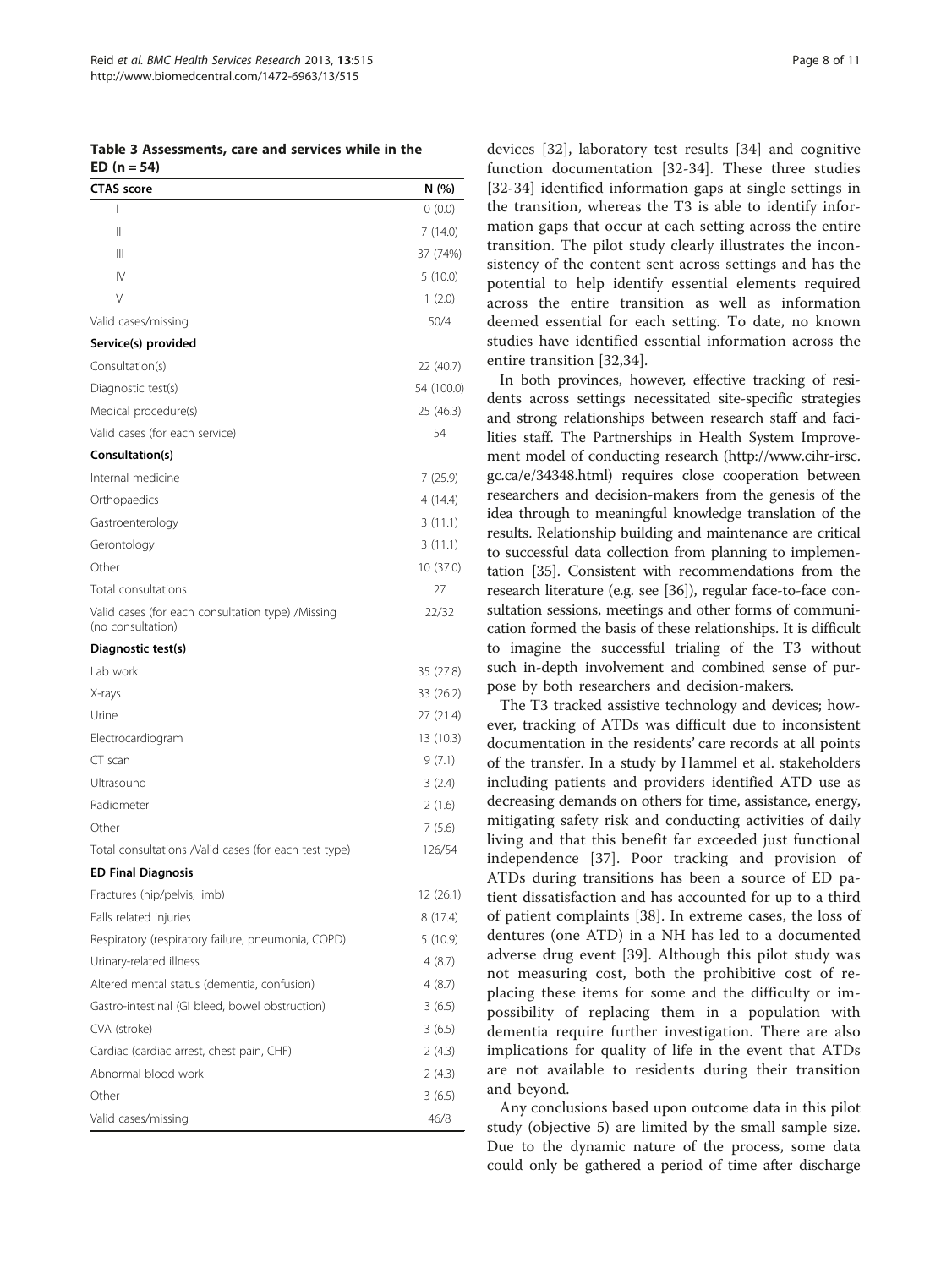<span id="page-8-0"></span>

|                                              | Stage of transition <sup>a</sup> |                |           |                  |                 |
|----------------------------------------------|----------------------------------|----------------|-----------|------------------|-----------------|
|                                              | NH <sub>1</sub>                  | EMS1           | <b>ED</b> | EMS <sub>2</sub> | NH <sub>2</sub> |
| Documentation                                | N(%)                             | N(%)           | N(%)      | N(%)             | N(%)            |
| Medication list                              | 33 (82.5)                        | 47 (100.0)     | 48 (94.1) | $\subset$        | 18 (50.0)       |
| Patient summary and transfer Information     | 29 (72.5)                        | 42 (89.4)      | 41 (80.4) | $\subset$        | 6(16.7)         |
| Record of allergy                            | 27 (67.5)                        | 38 (80.9)      | 39 (76.5) | $\subset$        | 8(22.2)         |
| <b>DNR Order</b>                             | 23 (57.5)                        | 31 (66.0)      | 34 (66.7) | $\subset$        | 6(16.7)         |
| Advance directive                            | 17 (42.5)                        | 19 (40.4)      | 17(33.3)  | $\subset$        | 2(5.5)          |
| Patient Care Plan                            | 11(27.5)                         | 11(23.4)       | 17(33.3)  | $\subset$        | 5(13.9)         |
| Resident Data                                | 8(20.0)                          | 18 (38.3)      | 16(31.4)  | $\subset$        | 1(2.8)          |
| Physician Orders & Notes                     | 3(7.5)                           | 7(14.9)        | 5(9.8)    | $\subset$        | 1(2.8)          |
| Resident Clinical Data                       | 2(5.0)                           | 4(8.5)         | 8(15.7)   | $\subset$        | 3(8.3)          |
| List of Diagnoses                            | 3(7.5)                           | 5(10.6)        | 6(11.8)   | $\subset$        |                 |
| PCR form                                     | $\mathbf b$                      | b              | 44 (86.3) | $\subset$        | 3(8.3)          |
| ED summary                                   | $\mathbf b$                      | b              | b         | 19 (65.5)        | 14 (38.9)       |
| Inpatient summary                            | b                                | b              | b         | 8(27.6)          | 8(22.2)         |
| Transfer record                              | b                                | b              | b         | 7(24.1)          | 8(22.2)         |
| Lab results/orders                           | $\mathbf b$                      | b              | b         | $\subset$        | 9(25.0)         |
| ED Nurses' Notes                             | b                                | b              | b         | $\subset$        | 8 (22.2)        |
| Patient follow up                            | b                                | b              | b         | $\subset$        | 3(8.3)          |
| Inpatient forms                              | b                                | b              | b         | $\subset$        | 3(8.3)          |
| Consultations                                | b                                | b              | b         | $\subset$        | 3(8.3)          |
| Inpatient Nurses' Notes                      | b                                | b              | b         | $\subset$        | 3(8.3)          |
| Follow up appointments                       | b                                | b              | b         | $\subset$        | 2(5.5)          |
| OR documentation                             | $\mathbf b$                      | b              | b         | $\subset$        | 3(8.3)          |
| Other                                        | 2(5.0)                           | 1(2.1)         | 4(7.8)    | $\subset$        | 0(0.0)          |
| Valid cases (for each type of documentation) | 40                               | 47             | 51        | 29               | 36              |
| Missing                                      | 14                               | $\overline{7}$ | 3         | 22 <sup>d</sup>  | $15^d$          |

<sup>a</sup>NH1 = originating nursing home; EMS1 = emergency medical services to ED; ED = emergency department; EMS2 = transportation service from ED; NH2 = return to nursing home.

<sup>b</sup>not applicable.

<sup>c</sup>not recorded in the T3.

<sup>d</sup>3 residents died in inpatient care.

from hospital. It is possible that not all information (e.g., communication, documentation, etc.) transferred with the resident was kept in the resident's care record or was recorded in the chart at the time the research staff accessed residents' records.

detailed documentation of the transition issues facing elderly NH patients and provide recommendations for reducing gaps in care for this vulnerable population.

## Competing interests

The authors declare that they have no competing interests.

#### Authors' contributions

RCR participated in the design of the study, was provincial lead for the BC component of the study and was lead author on the writing of the manuscript. GEC was lead on the T3 phase of the OPTIC project, was EMS lead and participated in the design of the study and editing of the manuscript. SLC was second writer for the manuscript, prepared figures, provided editing and was responsible for preparation of the manuscript for publication submission. SA carried out data collection. SA and LJB carried out data collection. CAE participated in the design of the study, original conception of study, worked with GGC, PGN and RCR for funding of the study and editing of the manuscript. BHR provided access to ED for data collection as the AB ED lead for the project, participated in design of the study and editing of the manuscript. AW participated in design of the

## **Conclusions**

Older adults transferred between NHs and EDs represent a group of patients at risk for errors and adverse medical outcomes. While collecting data on transitions from a NH to the ED and back is complex, it can be achieved. Overall, the T3 provided valuable and detailed information about transitions in care for elderly patients transferred from NH to EDs in two Canadian provinces. Further research will expand the sample size, provide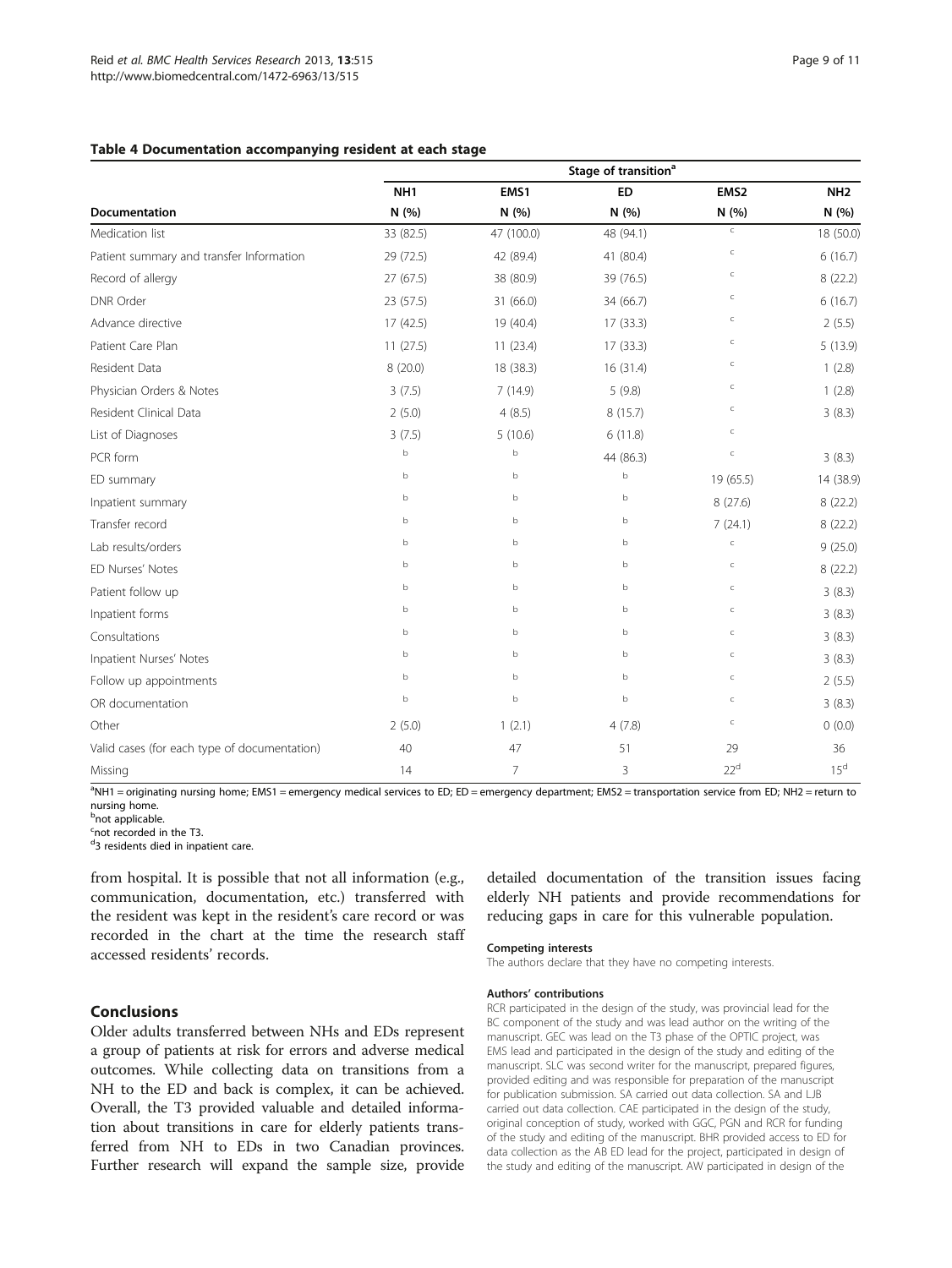<span id="page-9-0"></span>study. PGN participated in the design of the study, original conception of the study and worked with GGC, CAE and RCR to secure funding for the study. ME provided access to ED data collection as the BC ED lead for the project. ME also reviewed an early version of the manuscript. GGC is the nominated principal investigator for the OPTIC research program, provided leadership and coordination of the AB group, led its design and proposal development, and helped to draft the manuscript. All authors read and approved the final manuscript.

#### Acknowledgements

This work was supported by the Canadian Institutes of Health Research (CIHR grant# CIHR PHE 101863), the Michael Smith Foundation for Health Research (MSFHR), Alberta Heritage Foundation for Medical Research (AHFMR), Alberta Health Services (AHS), Interior Health Authority, Kelowna, British Columbia (IHA). A partnership made possible by the Partnership for Health System Improvement Program offered by the Canadian Institutes of Health Research. We also acknowledge funding from the following organizations: University of Alberta Hospital Foundation; and the BC Network for Aging Research (BCNAR). Dr. Greta Cummings holds a Centennial Professorship at the University of Alberta; Dr. Estabrooks holds a Tier I Canada Research Chair in Knowledge Translation from CIHR; Dr. Rowe holds a Tier I Canada Research Chair in Evidence-based Emergency Medicine from CIHR. These funding bodies did not have a role in design, collection, analysis or interpretation of data. We are grateful for the active partnership and full contribution of the research team of decision-makers and researchers.

#### Principal investigators

Greta G. Cummings, Nominated Principal Applicant, University of Alberta Carole A. Estabrooks, Principal Applicant, University of Alberta Peter G. Norton, Principal Applicant, University of Calgary R. Colin Reid, Principal Applicant, University of British Columbia Okanagan

#### Co-investigators

Joan Bottorff, Co-Applicant, University of British Columbia Okanagan Garnet E. Cummings, Co-Applicant, University of Alberta Norah Keating, Co-Applicant, University of Alberta Jacques S. Lee, Co-Applicant, Sunnybrook Health Sciences Centre Meredith Lilly, Co-Applicant, University of British Columbia Candace Nykiforuk, Co-Applicant, University of Alberta Belinda Parke, Co-Applicant, University of Alberta Carole Robinson, Co-Applicant, University of British Columbia Okanagan Brian H. Rowe, Co-Applicant, University of Alberta Adrian Wagg, Co-Applicant, University College Hospital

#### Principal decision-makers

Joanne Konnert, Chief Operating Officer, Interior Health Glenda Coleman-Miller, Vice President, University of Alberta Hospital

#### Decision-makers

Carol Anderson, Executive Director, Edmonton Zone, Alberta Health Services Cindy Crane, Manager, Interior Health, Kelowna General Hospital Michael Ertel, Chief and Medical Director, Interior Health Kelowna General Hospital

Karen Latoszek, Senior Manager, Alberta Health Services

Tracy Buffam, Client Services Manager, Good Samaritan Southgate Care Center

Corinne Schalm, Director, Access & Innovation, Continuing Care, Alberta Health

Cindy Regier, Director Residential Services, South Okanagan Sunil Sookram, Medical Director EMS, Alberta Health Services

#### Additional members

Faye Burch, Director Residential Services, Cottonwoods Care Centre Sarah L. Cooper, Graduate Student, Research Assistant

#### Author details

<sup>1</sup>School of Health and Exercise Sciences, University of British Columbia's Okanagan campus, 3333 University Way, ART, Kelowna, British Columbia V1V 1V7, Canada. <sup>2</sup>Department of Emergency Medicine, Faculty of Medicine and Dentistry and School of Public Health, University of Alberta, Edmonton,

Alberta, Canada. <sup>3</sup>Faculty of Nursing, University of Alberta, 5-110 Edmonton Clinical Health Academy, 11405 87 Avenue, Edmonton, Alberta T6G 1C9, Canada. <sup>4</sup> Division of Geriatric Medicine, Department of Medicine, Faculty of Medicine and Dentistry, University of Alberta, Edmonton, Alberta, Canada. 5 Department of Family Medicine, Faculty of Medicine, University of Calgary, Calgary, Alberta, Canada. <sup>6</sup>Kelowna General Hospital, Interior Health Authority, Kelowna, British Columbia, Canada.

#### Received: 31 May 2013 Accepted: 9 December 2013 Published: 14 December 2013

#### References

- 1. Boling PA: Care transitions and home health care. Clin Geriat Med 2009, 25(1):135–148.
- Scott IA: Preventing the rebound: Improving care transition in hospital discharge processes. Aust. Health Rev 2010, 34(4):445–451.
- 3. Mor V, Besdine RW: Policy options to improve discharge planning and reduce rehospitalization. JAMA 2011, 305(3):302–303.
- 4. Gruneir A, Bronskill S, Bell C, Gill S, Schull M, Ma X, Anderson G, Rochon PA: Recent health care transitions and emergency department use by chronic long term care residents: A population-based cohort study. J Am Med Dir Assoc 2012, 13(3):202–206.
- 5. Tsilimingras D, Bates DW: Addressing postdischarge adverse events: a neglected area. J Qual Patient Saf 2008, 34(2):85–97.
- 6. Hastings SN, Oddone EZ, Fillenbaum G, Sloane RJ, Schmader KE: Frequency and predictors of adverse health outcomes in older medicare beneficiaries discharged from the emergency department. Med Care 2008, 46(8):771–777.
- 7. Coleman EA, Smith JD, Frank JC, Eilertsen TB, Thiare JN, Kramer AM: Development and testing of a measure designed to assess the quality of care transitions. Int J Integr Care 2002, 2:e02.
- 8. Parry C, Mahoney E, Chalmers SA, Coleman EA: Assessing the quality of transitional care: further applications of the care transitions measure. Med Care 2008, 46(3):317–322.
- 9. Canadian Institute for Health Information: Patient pathways: Transfers from continuing care to acute care. Ottawa, Ontario: CIHI; 2009.
- 10. McCloskey R, van den Hoonaard D: Nursing home residents in emergency departments: A Foucauldian analysis. J Adv Nurs 2007, 59(2):186-194.
- 11. Gruneir A, Bell CM, Bronskill SE, Schull M, Anderson GM, Rochon PA: Frequency and pattern of emergency department visits by long-term care residents– a population-based study. J Am Geriat Soc 2010, 58(3):510–517.
- 12. McCloskey R: Use of one ER by nursing home residents in New Brunswick. Geriat Today 2004, 7:53–58.
- 13. Castle NG, Mor V: Hospitalization of nursing home residents: A review of the literature, 1980–1995. Med Care Res Rev 1996, 53(2):123–148.
- 14. Malone M, Danto-Nocton E: Improving the hospital care of nursing home residents. Ann of Long-Term Care 2004, 12:42–49.
- 15. Callahan CM, Arling G, Tu W, Rosenman MB, Counsell SR, Stump TE, Hendrie HC: Transitions in care for older adults with and without dementia. J Am Geriat Soc 2012, 60(5):813–820.
- 16. McCloskey RM: A qualitative study on the transfer of residents between a nursing home and an emergency department. J Am Geriat Soc 2011, 59(4):717–724.
- 17. Coleman EA: Falling through the cracks: Challenges and opportunities for improving transitional care for persons with continuous complex care needs. J Am Geriatr Soc 2003, 51(4):549–555.
- 18. Crilly J, Chaboyer W, Wallis M: Continuity of care for acutely unwell older adults from nursing homes. Scand J Caring Sci 2006, 20(2):122-134.
- 19. Naylor MD: Transitional care of older adults. Ann Rev Nurs Res 2002, 20:127–147.
- 20. Kelly NA, Mahoney DF, Bonner A, O'Malley T: Use of a Transitional Minimum Data Set (TMDS) to improve communication between nursing home and emergency department providers. J Am Med Dir Assoc 2012, 13(1):85–89.
- 21. Cummings GG, Reid RC, Estabrooks CA, Norton PG, Cummings GE, Rowe BH, Abel SL, Bissell L, Bottorff JL, Robinson CA, et al: Older Persons' Transitions in Care (OPTIC): A study protocol. BMC Geriatr 2012, 12:75.
- 22. Robinson CA, Bottorff JL, Lilly MB, Reid C, Abel S, Lo M, Cummings GG: Stakeholder perspectives on transitions of nursing home residents to hospital emergency departments and back in two Canadian provinces. J. Aging Stud 2012, 26:419–427.